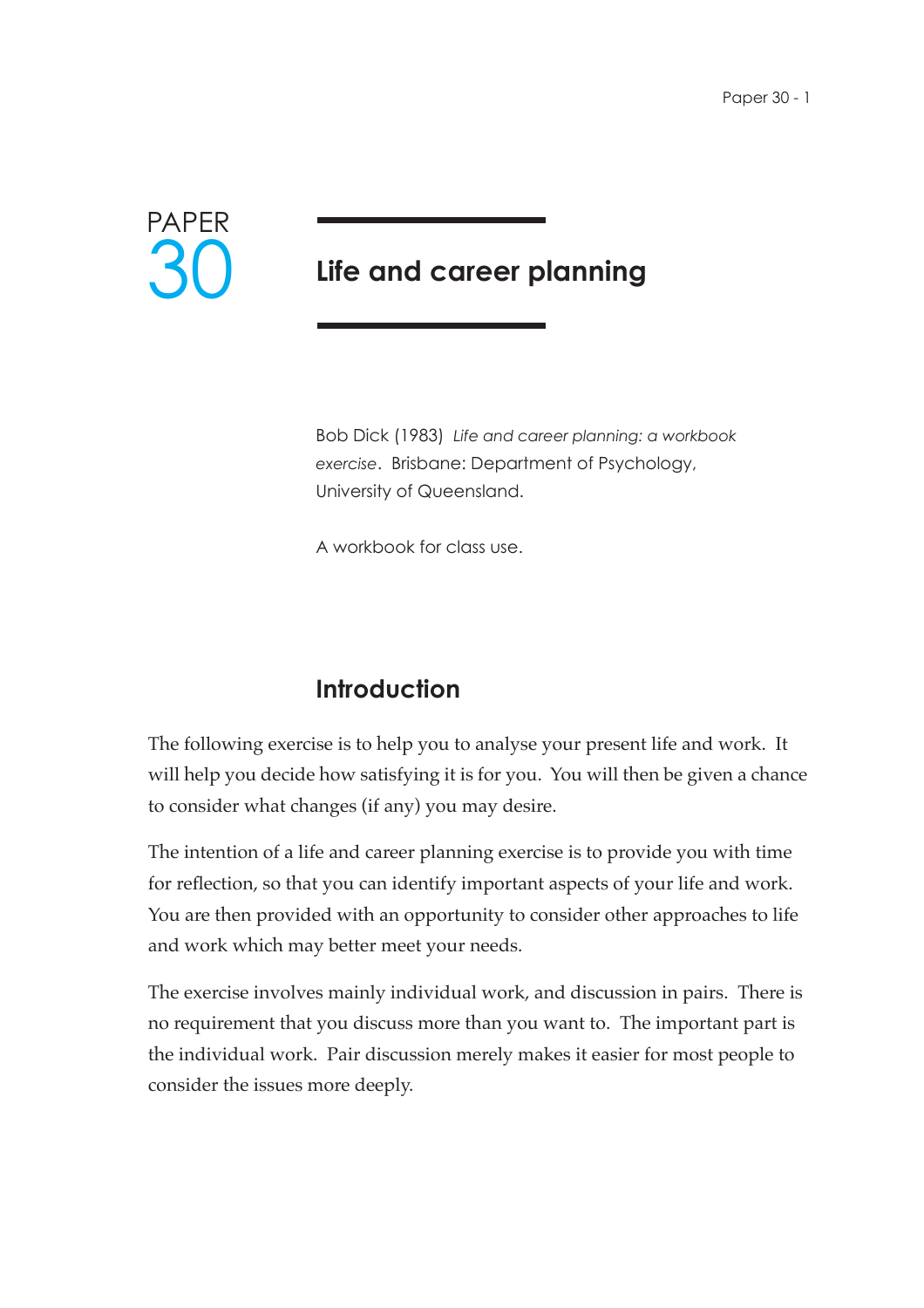It is usually more effective to work with someone in whose company you feel comfortable. It does not matter all that much how well you know your partner within the pair. There are small advantages in working with someone who knows you well. They may be able to give you useful information about yourself. But this is by no means necessary. If working with a near-stranger, you may wish to take a little time at the beginning to get to know each other.

The most effective way of doing this exercise is as part of a larger group. The size does not matter all that much, though between 12 and 24 is easily manageable. You don't really need the larger group after step 1. If you have ample time (the workbook is presently intended to occupy about half a day) you may decide to compare notes during some of the later stages too. This can be an advantage, as people can learn from each others' ideas and experience.

## **Suggestions to trainers**

The more people know about themselves, the easier the workbook will be. It can therefore be preceded with experiential exercises for self-awareness, or which provide feedback from others.

Exercises using relevant self-scored instruments also fits in well. The Myers-Briggs Type Indicator or shorter versions of it are useful. If you are focussing on work roles, so is Belbin's Team Roles Questionnaire. So is any test of vocational interest.

As it was first written for near-graduates in a university class, the exercise presently concludes with a focus on career planning. It ends by asking participants to write a curriculum vitae. It can usefully be developed into a job application. If so, you could follow it with practice interviews, using your colleague as interviewer.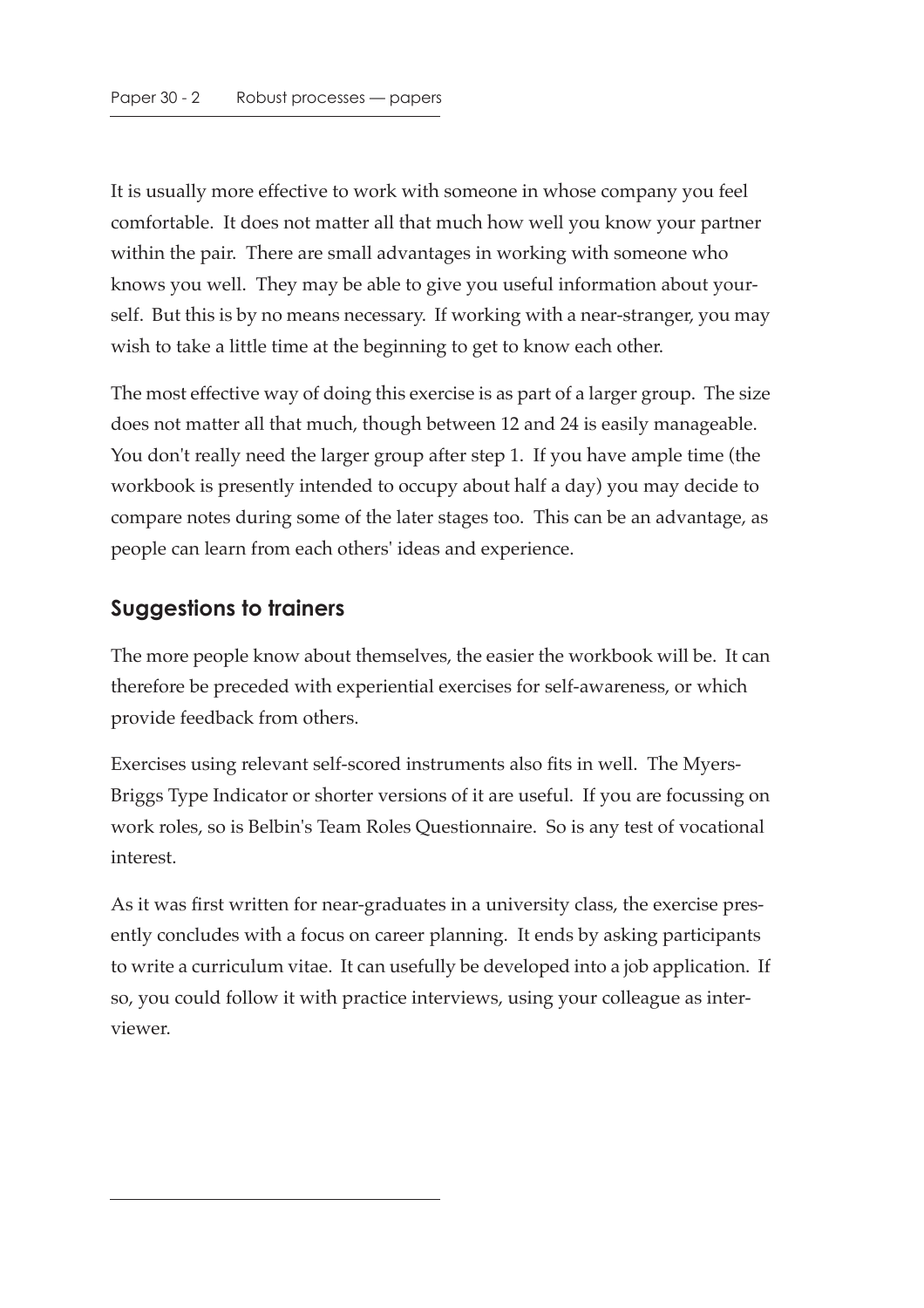With other groups you may wish to emphasise life planning rather than career planning. If so, step 10 can be omitted, or replaced by some other form of exercise which gives more emphasis to personal development.

# **Suggestions to users**

The workbook is self-explanatory. Most people should find it usable without outside help. It can be used by individuals, though some find it more difficult (and less interesting) to work on it without company.

Step 1(d) is included on the assumption that you are working as a member of a larger group. If you are working alone, omit it, or read any of the numerous books on the likely future. If you find the other parts of step one too difficult on your own you may prefer to omit them too. They are there for a reason, however. It is an advantage to include them if you can.

If you do omit step 1, bear in mind that most people pay relatively little attention to the likely future of work and culture when they are planning their own future. Yet if the future changes at all rapidly, it is likely to have important implications for many of you. There is a further advantage in planning a future that can cope with changes in the larger world. It is more likely to be a response to your talents and needs, and not just more of your life until now.

For best results in step 1, give your imagination free rein. Then try to retain the same state of mind in the later steps.

# **Copying this material**

You are welcome to copy this material in modest quantities. When you are doing so, the worksheets are best kept single-sided. Then, if you fold earlier pages down the middle, you will be able to refer to them while you work on later steps. The material is best stapled or otherwise bound (for example with spiral binding) close to the left hand edge.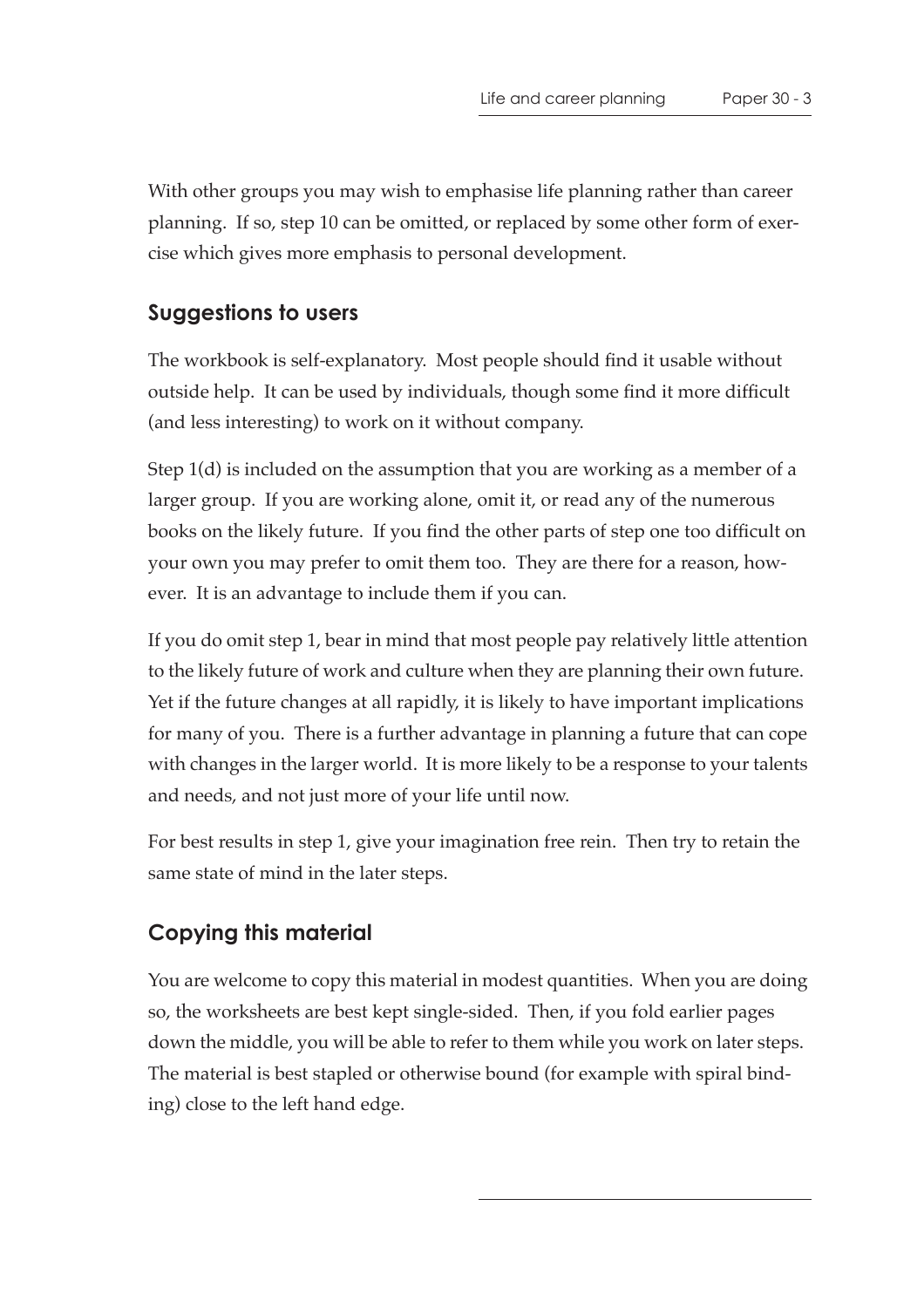Note: This is intended to be used as a workbook. The spaces provided are for you use as worksheets. It will work much better if each person has an individual copy, and is encouraged to write in it. If you think participants will be reluctant to write in it (if they are themselves trainers or teachers, for example) give everyone two copies.

# **The workbook**

#### **Step 1: Identifying changes in the world**

#### **1(a) Current trends**

What are the current trends in society and work which seem most likely to bring about future changes?

List the trends on the right. Prepare as long a list as you can in the time available. Don't censor your ideas, no matter how outlandish they may be. Use this as a chance to stretch your imagination

#### **1(b) Choosing important trends**

Look back over your list of present trends. Mark the most important of them, for example by underlining or starring (\*) them. (If you fold the previous page down the centre, you will be able to see the list and work on this page at the same time.)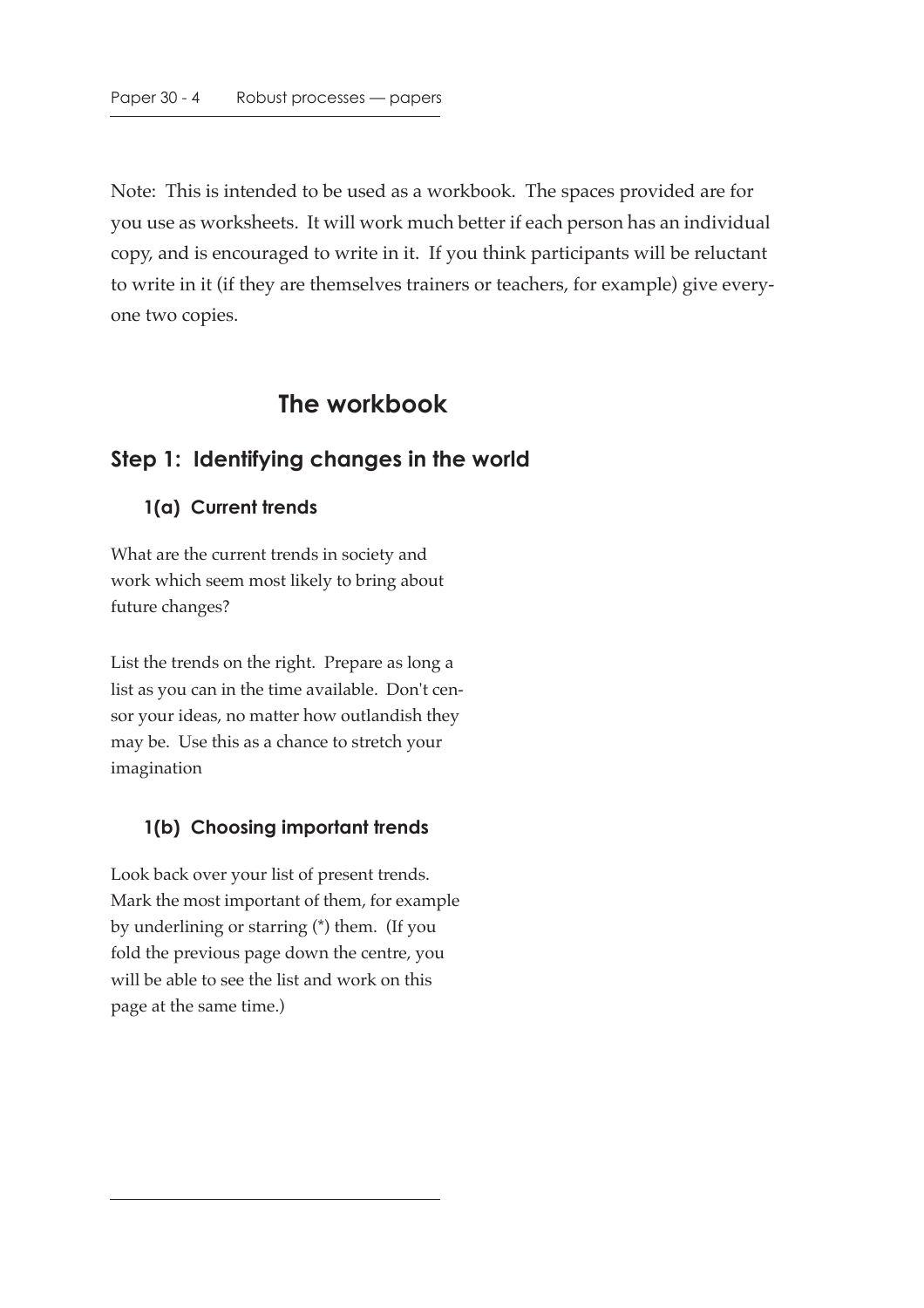#### **1(c) Describing the future**

Use the trends you have chosen as most important to help you to imagine what the future may be like

Imagine you could see ten or fifteen years into the future. In the light of current trends, identify what you would expect to be the most important changes

List them in the space on the right

#### **1(d) Comparing notes in large group**

On large sheets of newsprint, record the various prediction that people make about the future. You will find that on occasion, one person will predict the opposite of what another person foresees. This is quite usual. It bears witness to the difficulty of predicting the future. The inherent unpredictability of the future is one of the features you may wish to take into account as you plan your own future.

If you wish to record any of the whole-group material, you can use the rest of this page for that purpose.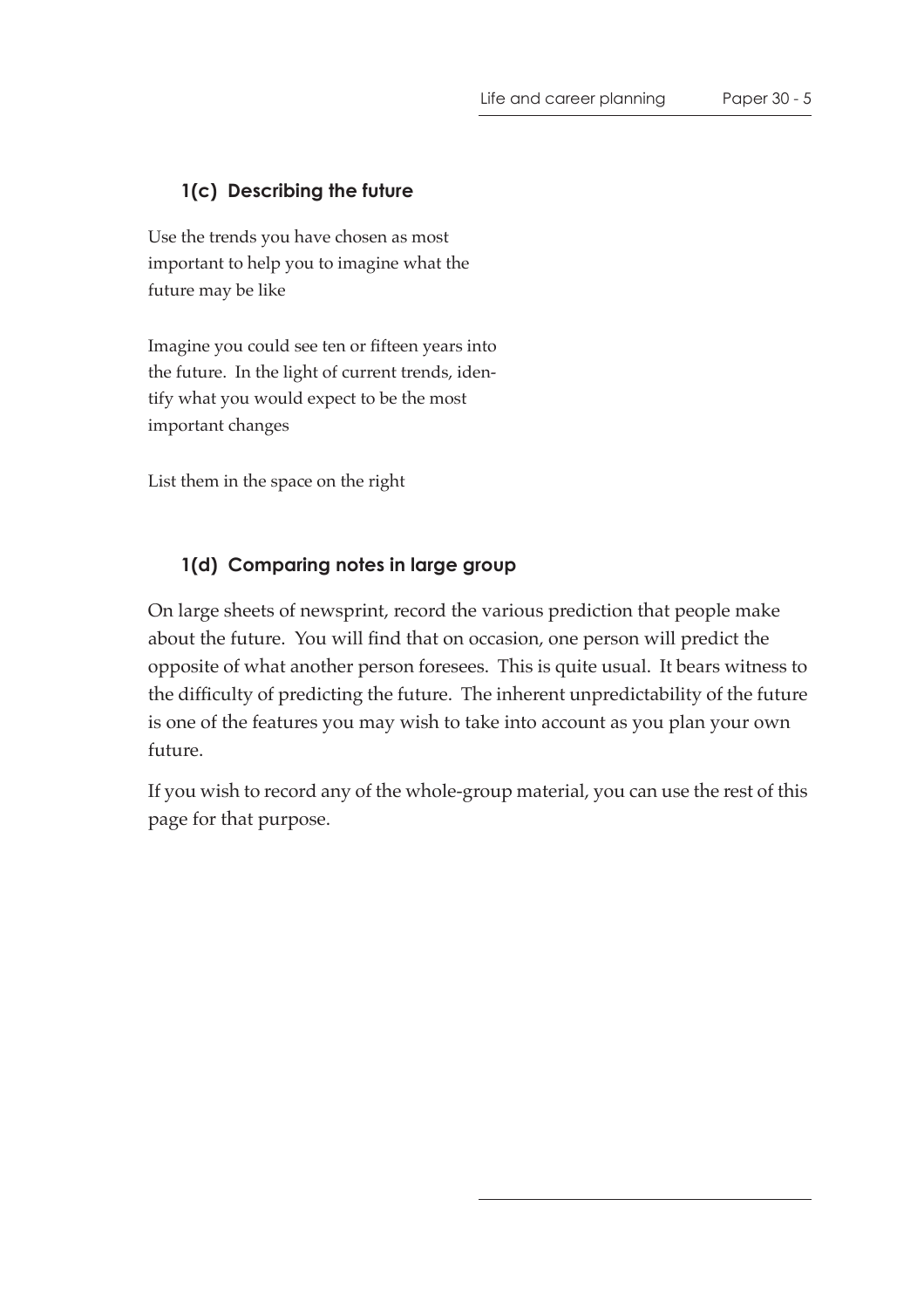# **Step 2: Preferences**

#### **2(a) Experiences**

Working individually, list on the right the important experiences of your life and work. Start with the present and work backwards

Include the important experiences in family and social activities as well as in your work

#### **2(b) Enjoyable experiences**

Working individually, look back over your list

Use it to help you to recall the aspects of your experience that you most enjoyed

List the enjoyable aspects in the space on the right

#### **2(c) Preferences**

You can use these activities to define your interests and preferences. Consider the enjoyable activities one at a time. For each, try to identify what it was about the activity that made it enjoyable

As you identify what made each activity enjoyable, list the reasons for the enjoyment on the right

(You will later use this list to check that your plans are likely to be sufficiently enjoyable)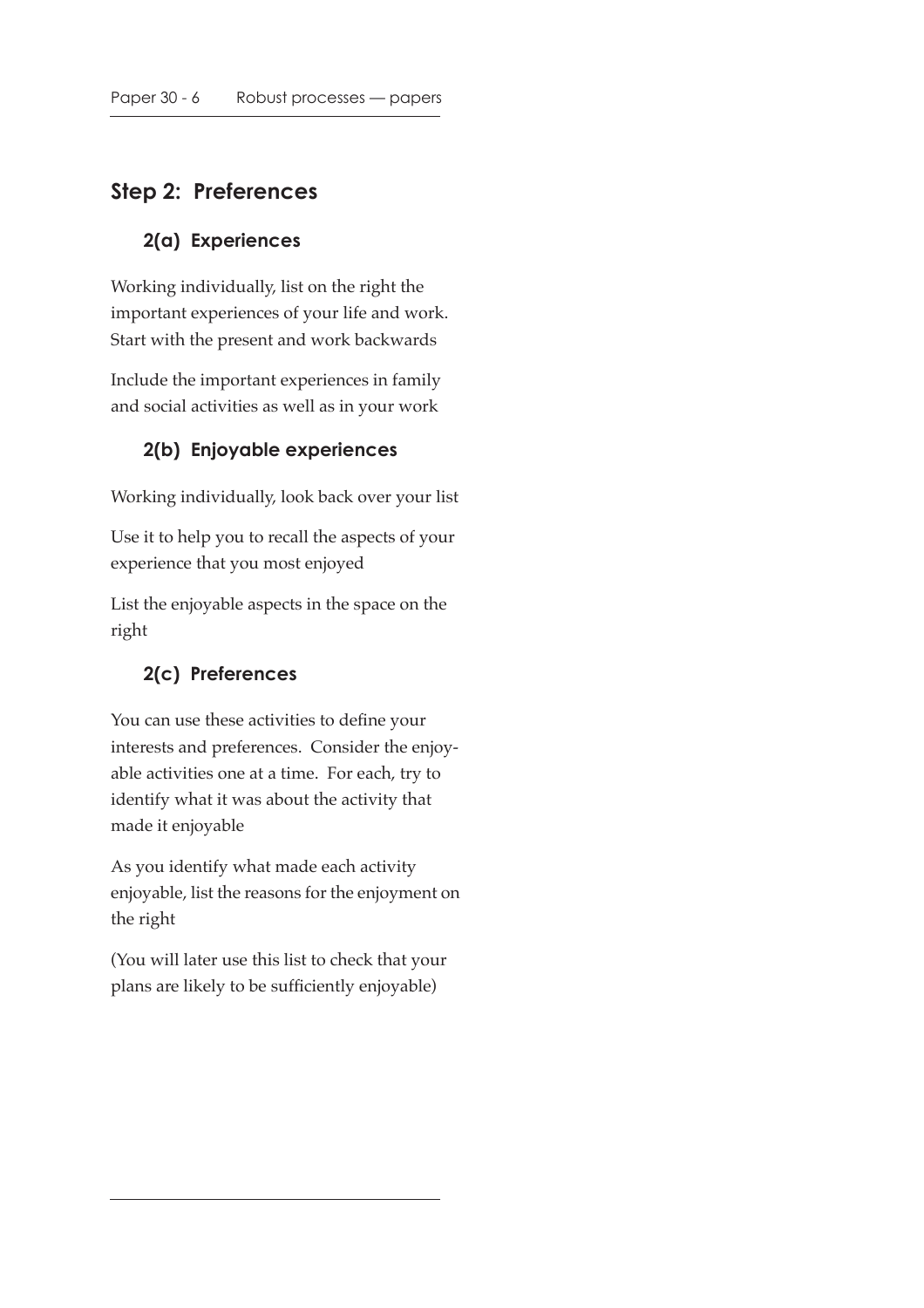#### **2(d) Discussion**

Compare your preferences with those of a friend of your choosing, preferably one who knows you, and whom you like. Briefly explore the reasons for the similarities and differences.

# **Step 3: Strengths and talents**

### **3(a) Identifying strengths**

Working individually, refer back to the list at step 2(a)

(You can again fold the previous pages down the centre so that you can see your lists)

Identify the strengths and talents you have developed as the result of your experience

List the strengths and talents on the right

## **3(b) Successes**

Look back over your list of experiences, giving particular attention to the most recent decade or two

Identify the achievements that stand out in your memory as successes

List them on the right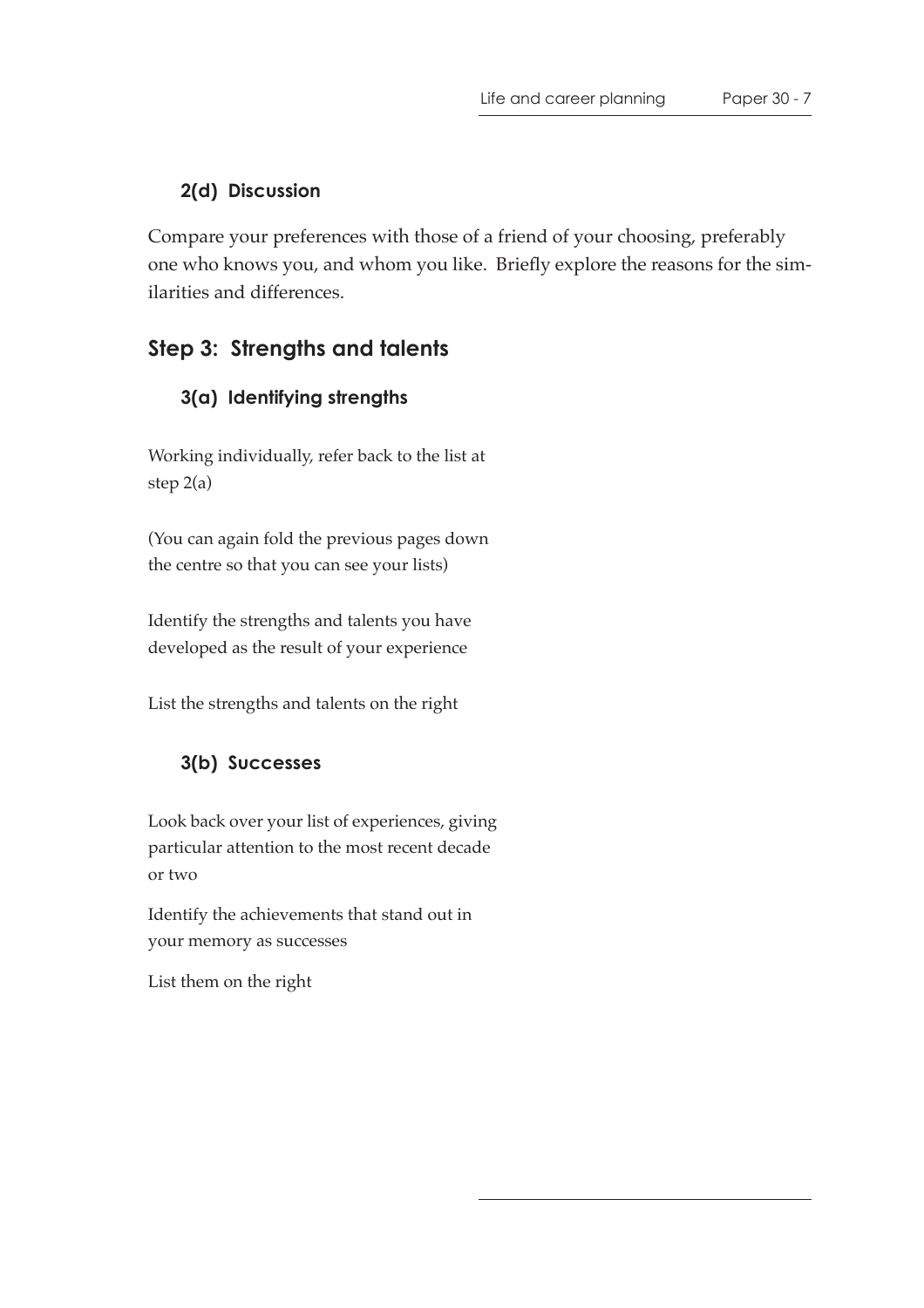# **3(c) Revising strengths and talents**

What strengths and talents do those achievements imply?

Add them to your list developed at step 3(a)

#### **3(d) Choosing most important strengths**

Look back over your list of strengths. Mark them in order of priority -- which do you think are most important in planning your future?

#### **3(e) Discussion**

If there is time, compare your list of strengths with those of your partner. Briefly explore the reasons for the similarities and differences.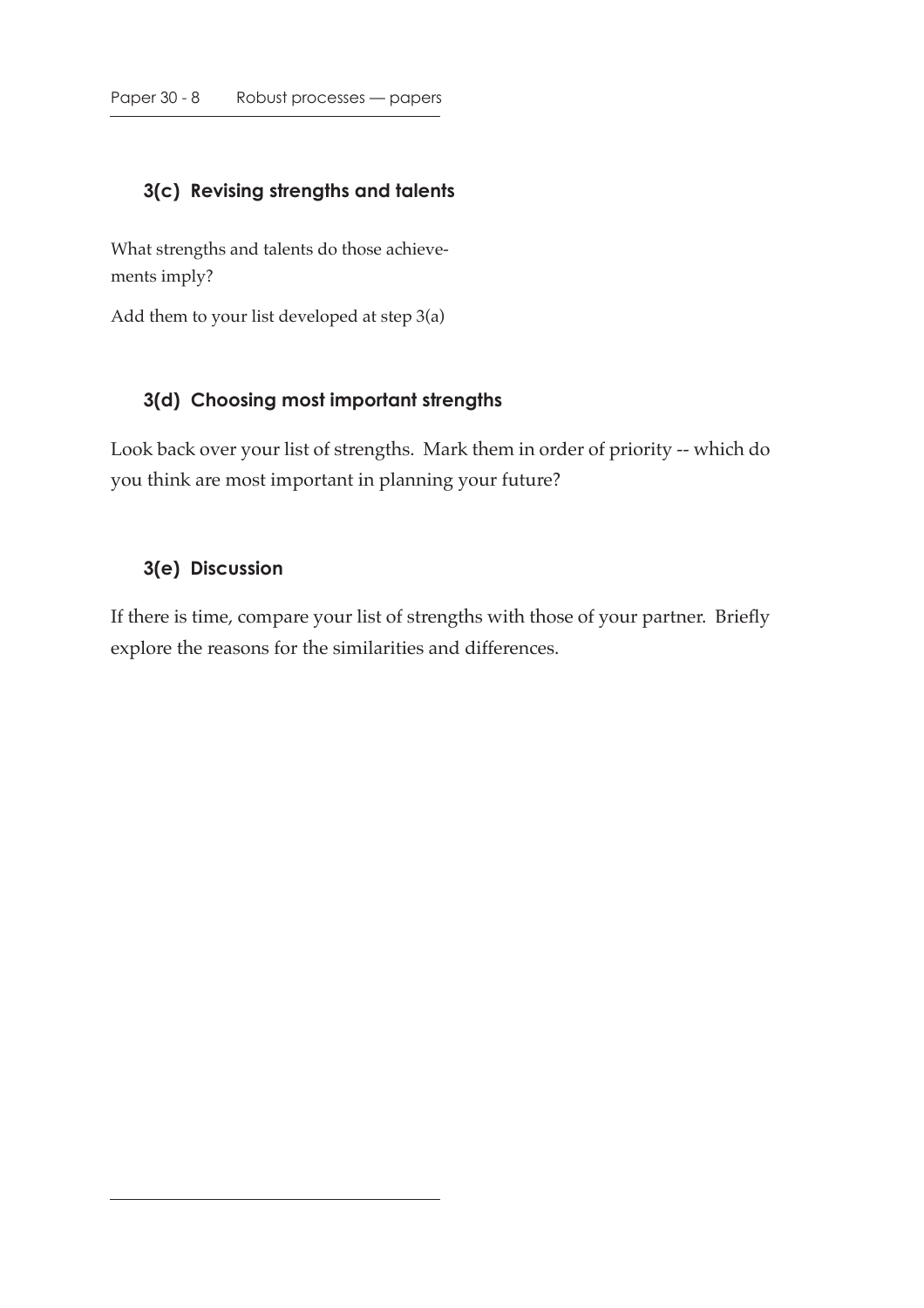# **Step 4: Limitations**

#### **4(a) Least successful activities**

Working individually, look back over your list of activities

Identify the activities over the last decade or so have been least successful

List them on the right

#### **4(b) Identifying limitations**

There are some activities you wouldn't expect to do well because of personal limitations, for instance through lack of experience

Use the list of less successful experiences to make a list of your important limitations

#### **4(c) Choosing important limitations**

Now rank these in order of importance. Which of them, do you expect, is it most important for you to take into account in planning your future.

#### **4(d) Discussion**

Compare your list of limitations with those of your partner. Include strengths also if you omitted step 3(e) above. Briefly explore the reasons for the similarities and differences.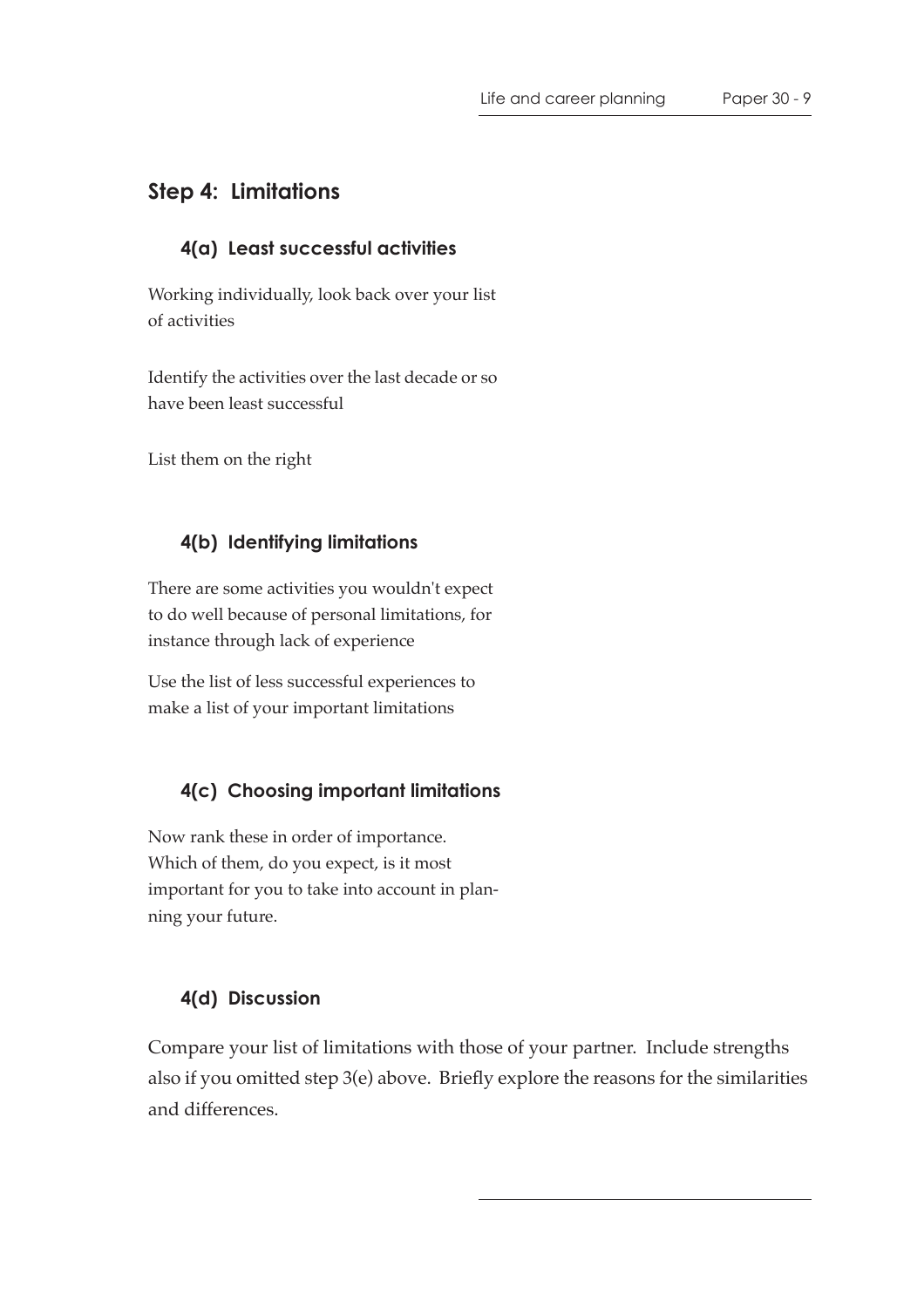# **Step 5: Review strengths and limitations**

This part of the exercise will help you to decide what you wish to do to make use of the strengths and limitations

#### **5(a) Individual preparation**

Working individually, consider your lists of relative strengths and relative limitations

Identify the limitations would you most like to eliminate

Write them at the right of this page, towards the top

Which strengths would you give up, if you had to, in return for removing those limitations

Write them at the right of this page, towards the bottom

#### **5(b) "Trading" strengths and weaknesses**

Work in pairs to help each other refine your lists. You will take it in turns to be devil's advocate. Your task then will be to ensure that the strength your partner offers to surrender is a sufficient payment for eliminating the limitation. For example, if your partner wishes to eliminate the most important limitation, you might reasonably ask her/him to give up the most important strength in repayment. (Please note -- this isn't a competition!)

The previous part of the exercise may have elicited what your partner thinks are the important strengths and limitations. Having to make a choice may clarify for her/him the real priorities. As you play the role of devil's advocate, you will help your partner most if you help her/him to recognise the real priorities.

Sometimes, what appears to be a limitation is the other side of the coin to some of the strengths. For example, an intolerance for uncertainty (an apparent limitation) is perhaps the same characteristic as decisiveness (an apparent strength). Again, it is useful if you can help your partner discover which strengths and limitations are part of the same "package".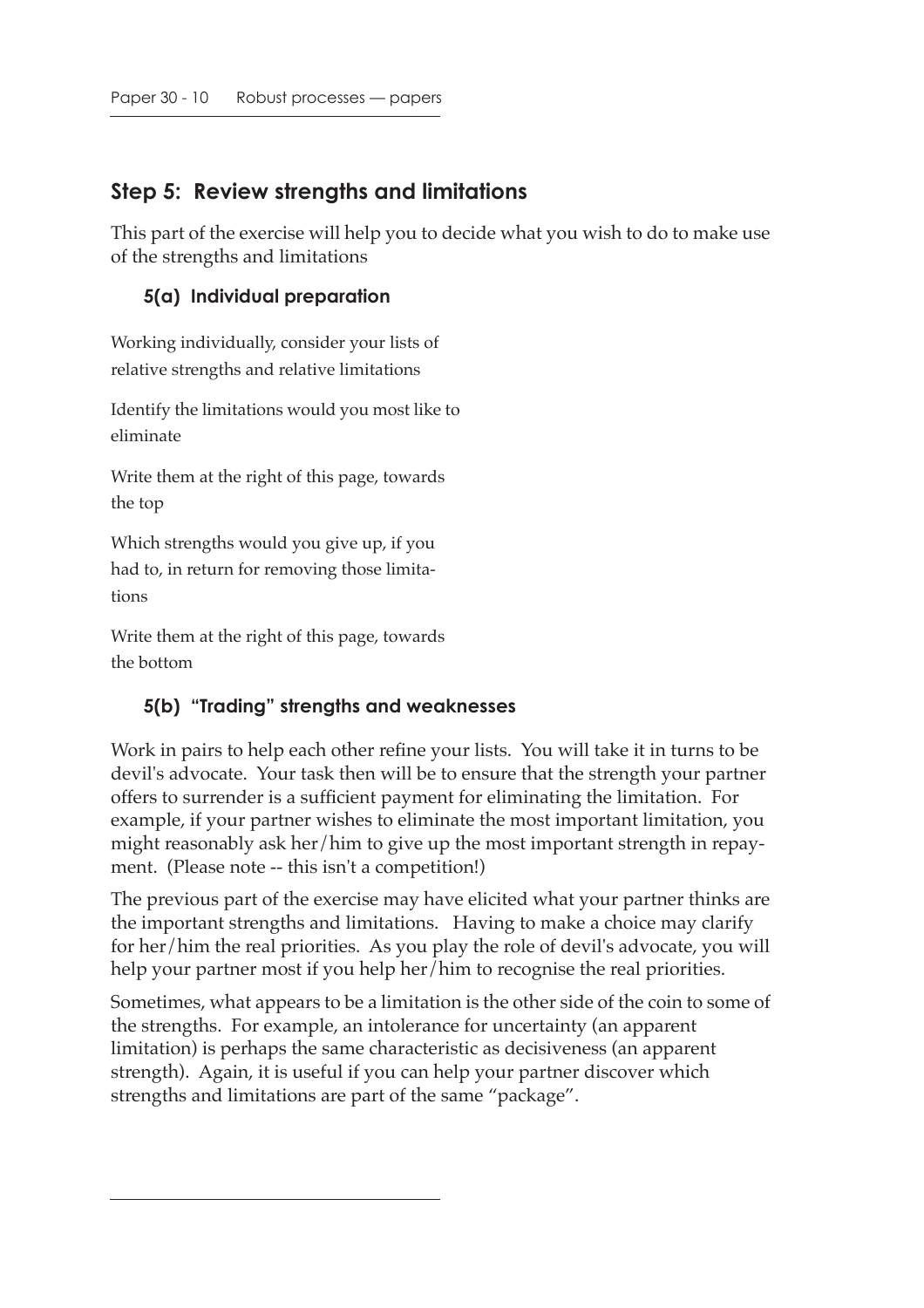# **Step 6: The "no change" scenario**

#### **6(a) Developing your individual future**

Return now to your earlier list of work and life experience. If you did nothing to change your life and career, what would you expect to be doing in 10 or 15 years time? In the space below, write a job and life description. Include all aspect of your life: family, self-development, social activities, relaxation, work. Write in note form. Work only on the left hand side of the page -- you may need the other half later.

```
|
|
|
|
|
|
|
|
|
```
#### **6(b) Discussion**

Compare your description with that of your partner. Briefly explore the reasons for the similarities and differences.

#### **6(c) Revising your individual future**

Most people who look at the present state of the world expect dramatic changes in the future. Most people plan their individual future as if the world were going to stand still. Is the description you have just prepared consistent with the changes that are likely to take place elsewhere? If not, change the description. Use the space you left previously. (If you included step 1 of this workbook, the information you compiled there will help you with this step.)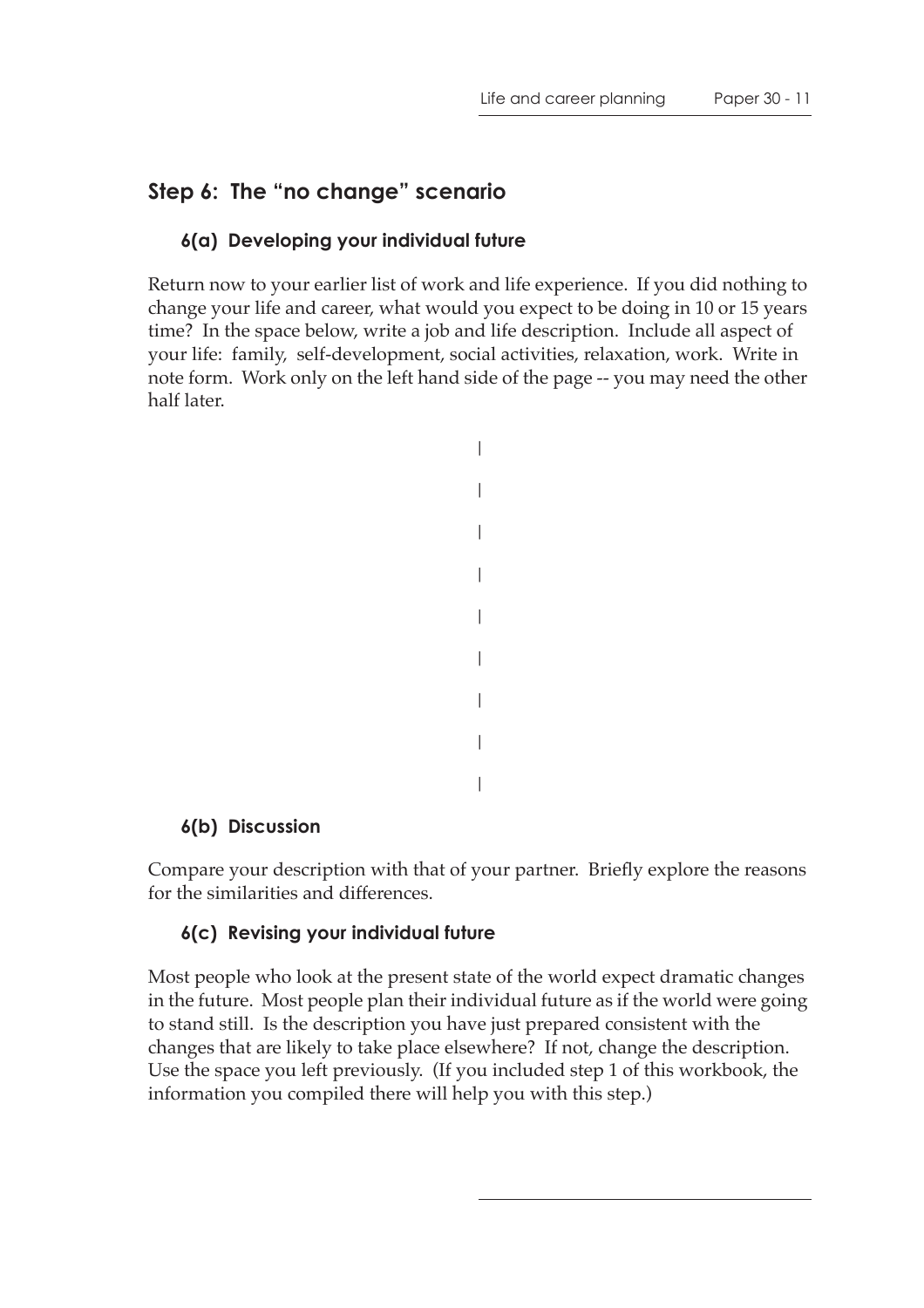# **Step 7: Describing your ideal future**

#### **7(a) Allowing for preferences**

Working individually, identify how well the (possibly changed) description satisfies the preferences you listed earlier

List on the right any preferences which are unlikely to be satisfied by it

#### **7(b) Allowing for strengths and limitations**

Consider how well the description fits in with your strengths and limitations

List on the right any strengths which it does not utilise or any limitations which place it at risk

#### **7(c) Defining the ideal**

What for you is the ideal work and life situation? To decide this, work in pairs. Help each other to put together a different description which would better fit in with the preferences and strengths and limitations. Don't worry about how realistic it is -- only about how well it meets your partner's characteristics. Use the space below to develop your ideal.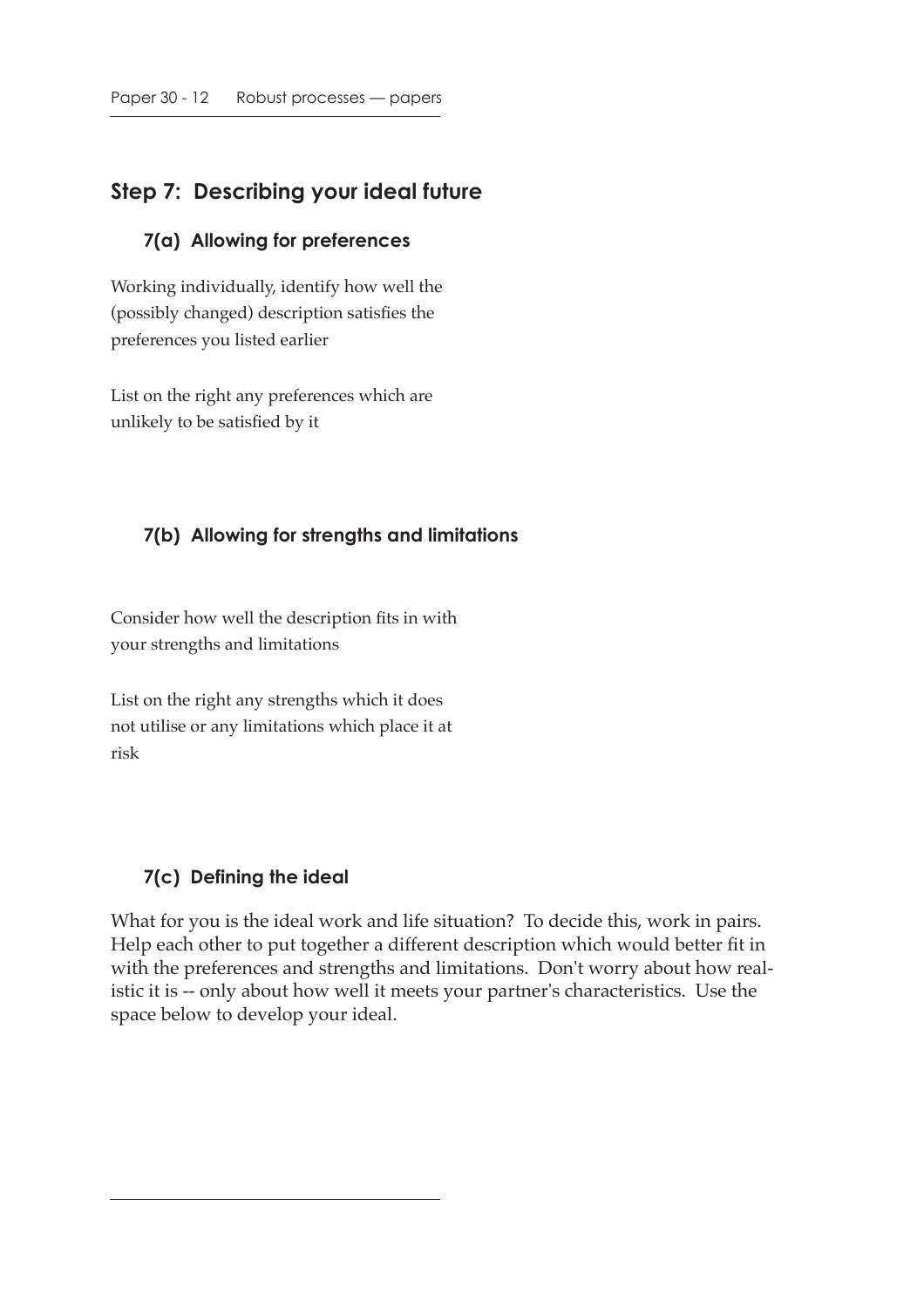# **Step 8: Reality check**

#### **8(a) Identifying what is realisable**

If you followed the instructions, the ideal you have just prepared probably isn't entirely realisable

Without being unduly pessimistic, try to identify the more realistic parts of it

Decide what you could do to achieve any aspects of this ideal description

List possible activities which would move you towards the ideal

#### **8(b) A realistic but optimistic future**

Your task now is to put together a more realistic description, using whatever aspects of your ideal description you can. But be optimistic.

#### **8(c) Implications for action**

Work in pairs. Look back to the predicted future, and your ideal and realistic descriptions. Are there any decisions you wish to make about the future of your life and work? Is there any information you wish to pursue to identify other options? Are there any activities you think you may wish to take up? Without worrying too much about their realism, put together as long a list of possibilities as you can.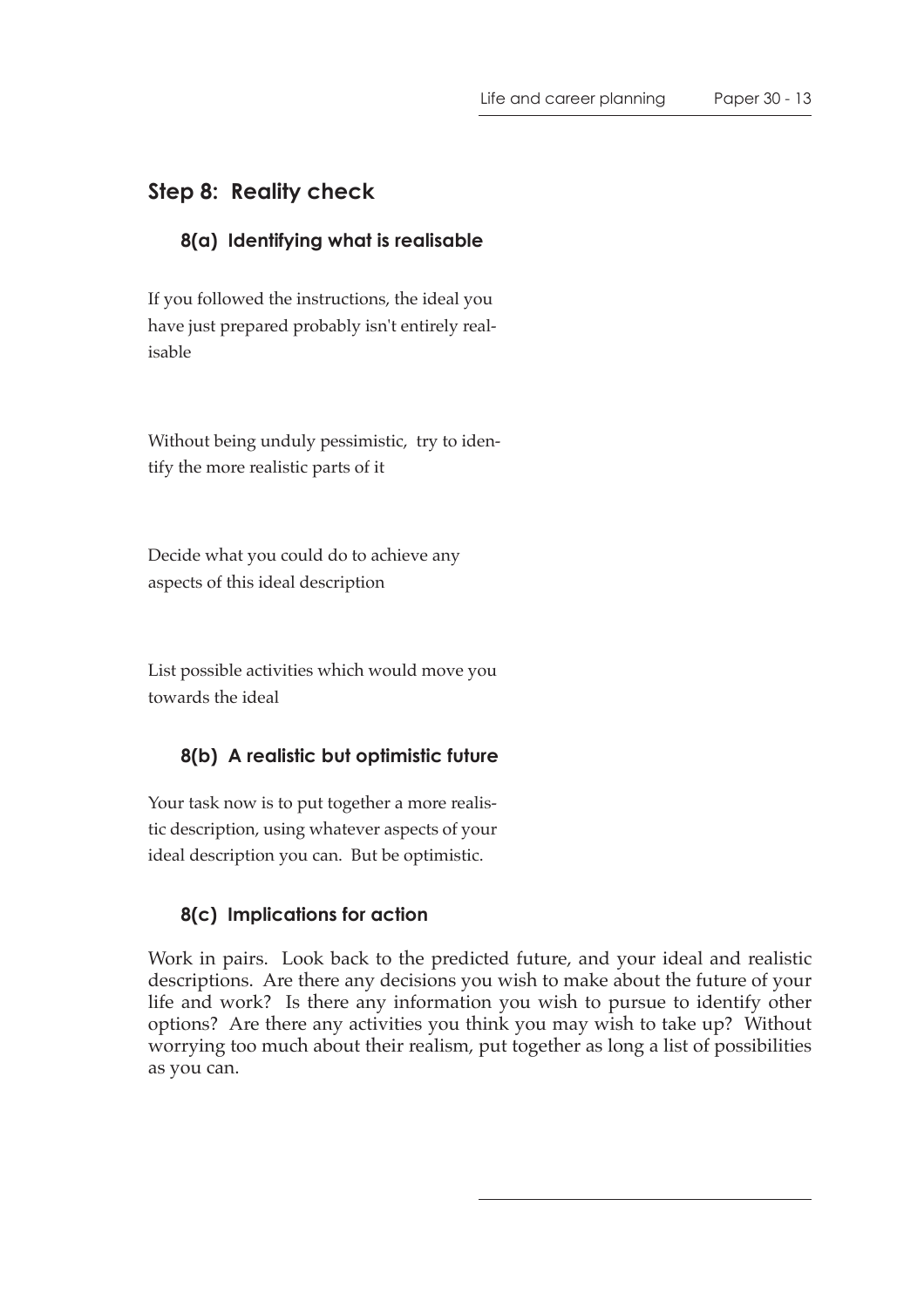## **Step 9: Forward planning**

#### **9(a) Identifying realisable changes**

Look over the items on the previous list. Are there any things there that you really wish to do? If so, identify those that are most important to you in the long term. Mark them with an "L". Are there any you might consider doing something about in the short term. Mark them with an "S".

#### **9(b) Consequent changes**

Look back over your "S" and "L" items. Check each of them for two conditions. Firstly, would anyone else be affected if you were to act on it? If so, you may wish to add a note to that effect. Secondly, is there anything else you would have to do first? If so, you may wish to add that to your list.

#### **9(c) Discussion**

Compare your list of possible changes with a partner. Help each other to explore the advantages and disadvantages of them, and perhaps alternative ways of accomplishing them. While you do this, you may wish to use this page as a worksheet, to note down any comments you have about your own plans.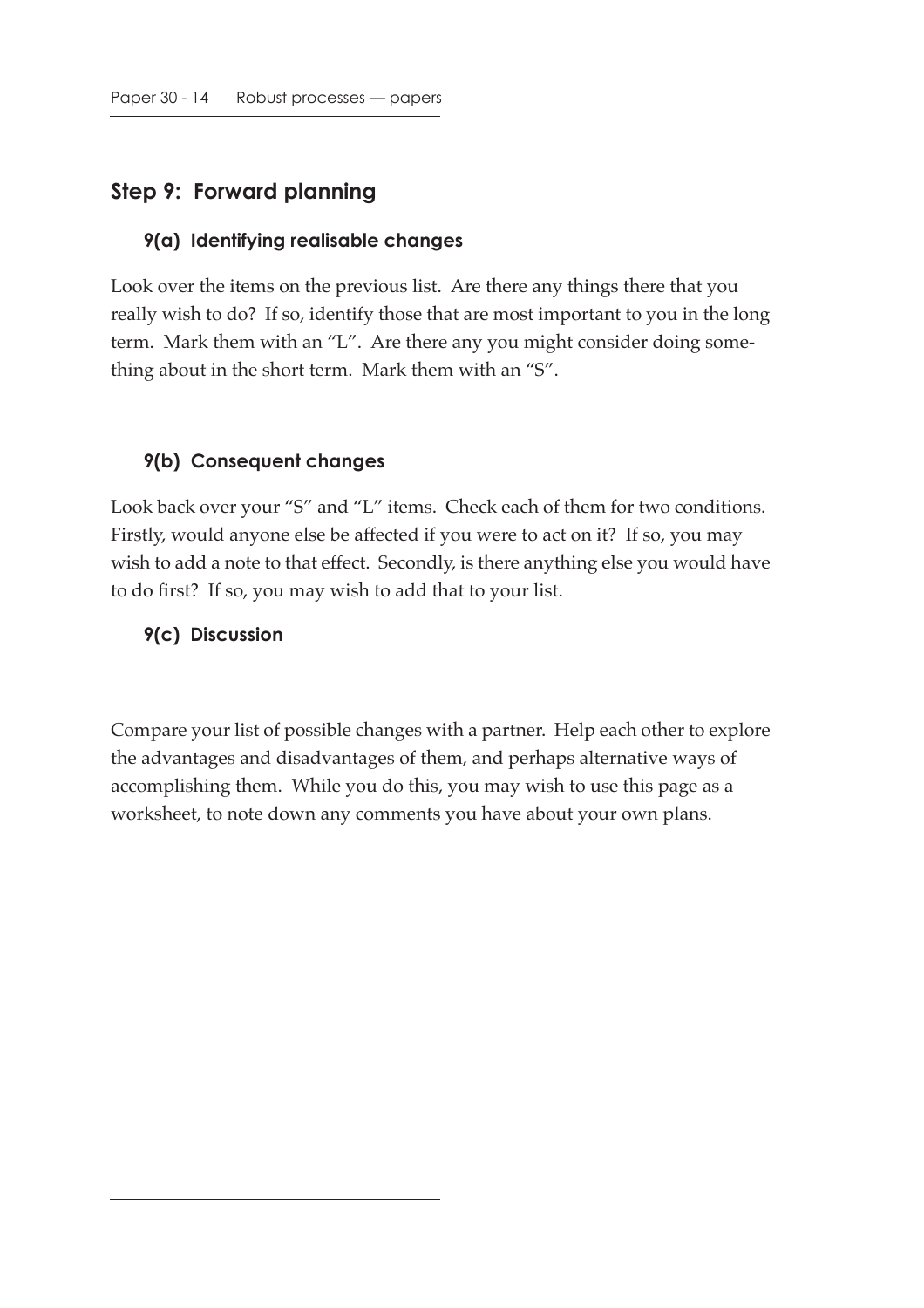# **Step 10 Writing a curriculum vitae**

First work individually to jot down a few ideas. Then work in pairs to help each other

### **10(a) Job and personal characteristics**

List on the right (with ample space between each item) the characteristics of a job you can realistically aspire to

Below each characteristic list in a different colour the strengths and talents you have relevant to that job characteristic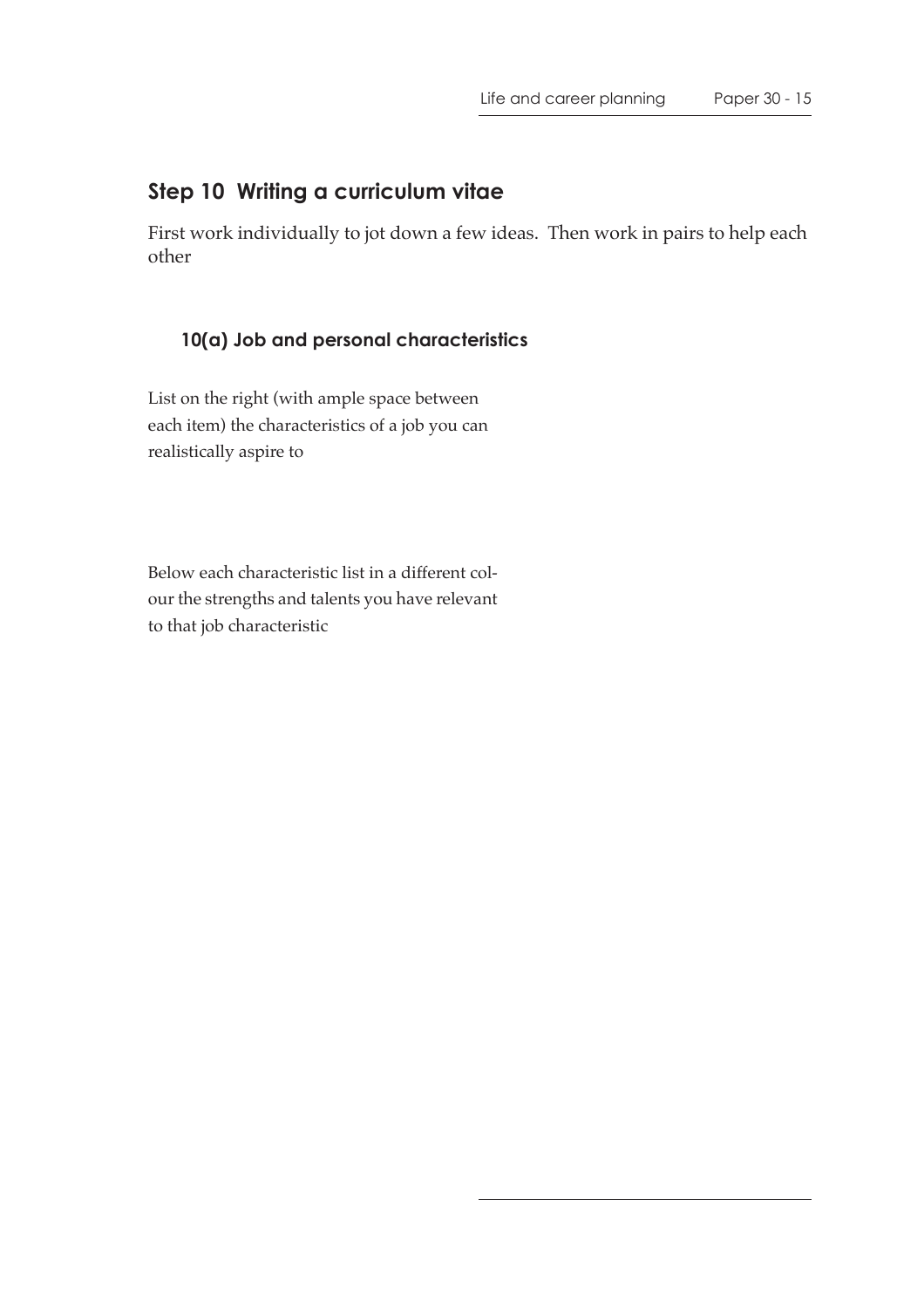#### **10(b) Your qualifications and experience**

Fold the previous page down the centre. Below, opposite the relevant item, list the qualifications and experience and other evidence you could use to persuade an employer

#### **10(c) Curriculum vitae**

Now gather the information together into a draft curriculum vitae. It is typical for a c.v. (or resume, as it is sometimes called) to include some or all of the following.

- 1. Full name
- 2. Date of birth
- 3. Marital status
- 4. Health
- 5. Education (from most recent to least recent)
- 6. Work experience (from most recent to least recent). This may be quite detailed.
- 7. Experience outside work, where this is relevant to the job you are applying for.
- 8. Honours and awards.
- 9. Interests and hobbies.
- 10. Names and addresses of referees.
- 11. Summary statement, setting out the major advantages you offer.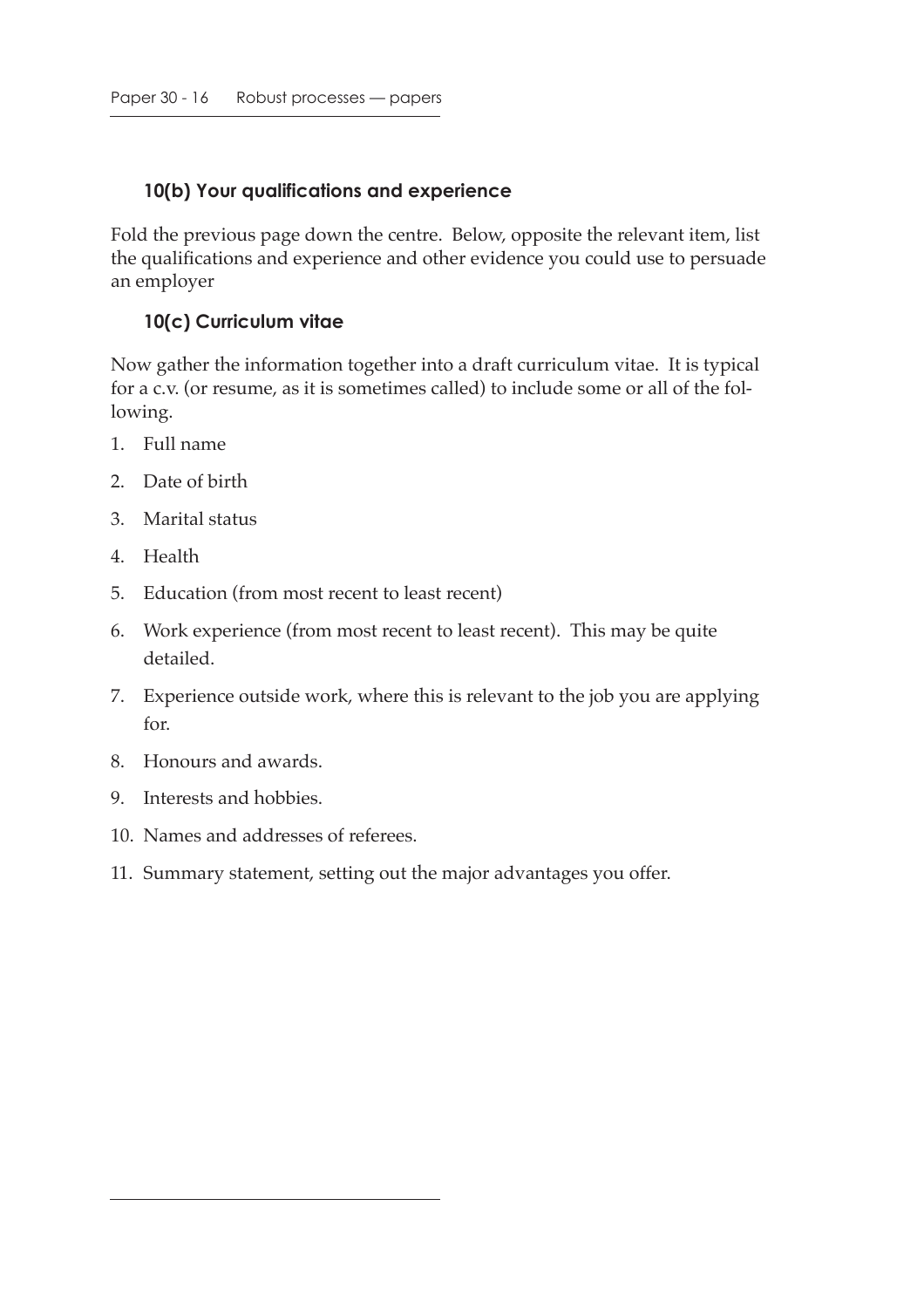### **10(d) Final check**

Now look back over the c.v. Imagine that you were a personnel officer faced with a heap of 100 c.v.'s. Would the one now in front of you stand out above the rest? -- If not, it would be discarded! Therefore --

- 1. It makes sense to choose a company where your talents will stand out without your c.v. telling lies (or concealing truths).
- 2. Your c.v. is more likely to stay out of the reject pile if you tailor it to the company's requirements rather than send them your standard draft.
- 3. To do this, you really have to research the company well to find out what they are looking for.
- 4. It also helps to remember that a superb c.v. may get you an interview. The interview may get you the job.